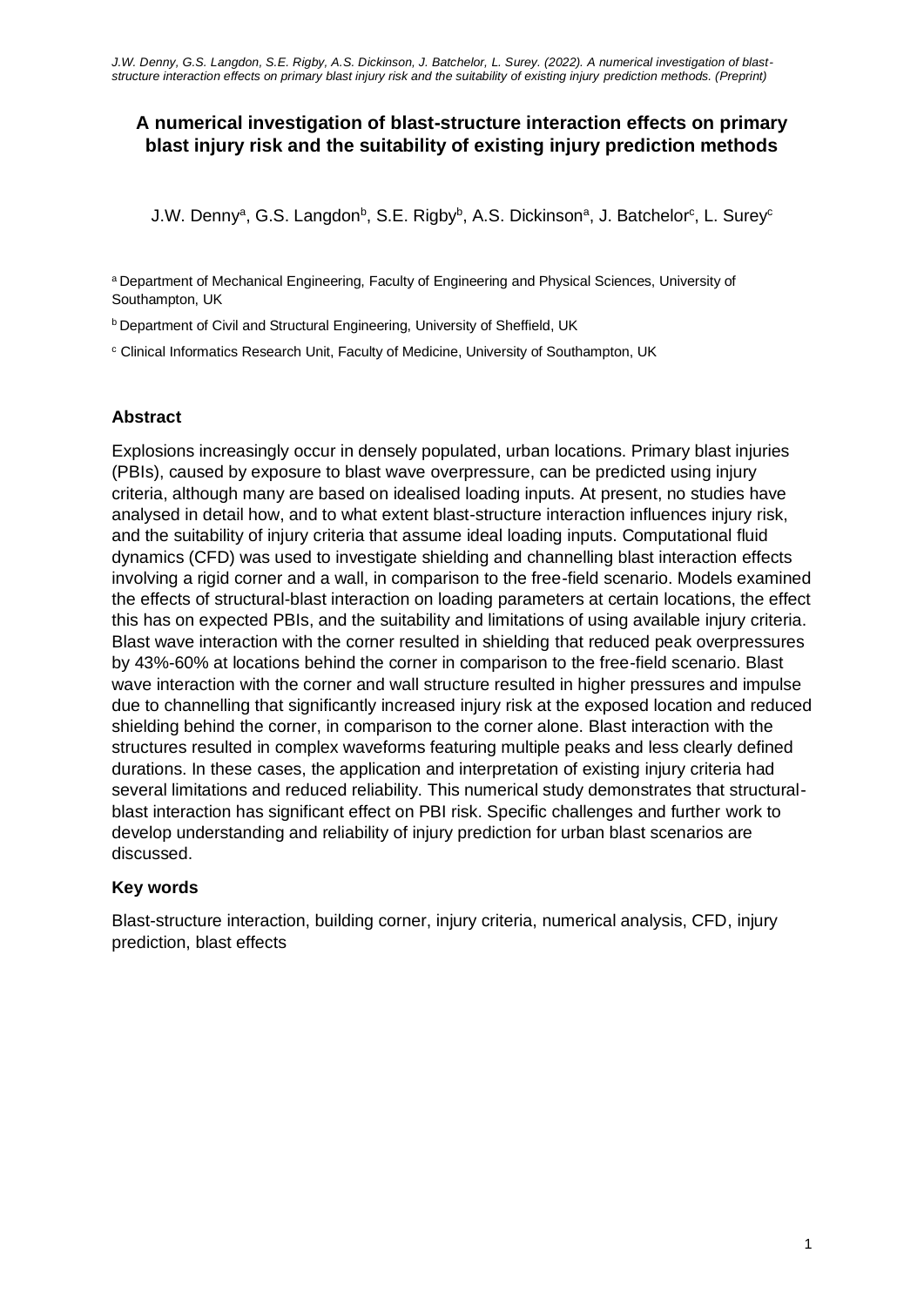# **1. Introduction**

Explosions are increasingly occurring in densely populated locations due to the shifting nature of conflict into urban areas, terrorist attacks and industrial accidents such as the 2020 Beirut blast [1]. These can result in devastating injuries, with so-called "primary" blast injuries (PBIs) caused by exposure to the blast wave overpressure. Data from Action on Armed Violence has shown that when explosive weapons are used in towns and cities, 91% of casualties are civilians [2].

Urban environments comprise a large variety of geometries and layouts that can significantly alter the explosion effects and resulting blast injuries. Blast wave interaction in urban environments leads to reflection, shielding and channelling and in closed spaces, blast waves can reflect, ricochet, and coalesce [3]. Analysis of the 2004 Madrid Train Bombings demonstrated that confinement of explosions resulted in more serious injury outcomes [4]. At larger scales, analysis of the 2020 Beirut explosion demonstrated shielding and channelling effects caused by high-rise buildings [5].

Blast propagation and interaction phenomena arising in urban landscapes can be studied using modelling tools such as computational fluid dynamics (CFD). Models can be developed for specified blast scenarios, permitting examination of a wide range of blast effects at different scales, from individual buildings to broader cityscapes, at varying fidelities and sophistication. Modelled blast loading parameters can then be used to estimate blast injury risk or the expected spatial extent of casualties by referring to injury criteria.

Multiple criteria for primary blast injury (PBI) have been proposed to predict injury outcomes on a probabilistic basis depending on the blast conditions a person is exposed to. The most widely reported criteria are applicable to idealised blast waves, or 'Friedlander' [6] type waveforms that develop in open-field explosion scenarios. Alternative injury models have also been developed with applicability to non-ideal and complex blast waveforms, such as the Axelsson BTD model [7], which accounts for injuries to the respiratory tract, the thorax and the abdominal area, and the Weathervane SP model [8], reviewed in greater detail by Teland [9]. These models allow the input of non-ideal blast waves and predict injury in terms of an 'Adjusted Severity of Injury Index'. These models have increased complexity and their accuracy is unknown in comparison to the injury criteria based on idealised blast wave inputs, with Teland suggesting that Axelsson-based methods are underpinned by poor quality data [9]. As a result, PBI criteria based on idealised (open-field) blast waveforms remain widely adopted.

It is widely understood that urban environments can modify blast loading although limited studies have analysed in detail how, and to what extent blast-structure interaction influences PBI risk. Furthermore, the suitability of criteria based on ideal assumptions has not yet been analysed. These knowledge gaps are increasingly important as researchers modelling urban blast scenarios with high levels of sophistication seldom question the validity and applicability of injury criteria for predicting the spatial extent of blast injuries. Further work is needed to determine how, and to what extent, modified blast loading conditions affects the risk of PBI. The challenges and limitations of using injury criteria based on idealised blasts should also be explored, with a view to distinguish the problematic features of blast waveforms for predicting injury risk.

This paper presents a numerical study to investigate the effects of blast interaction with a rigid corner structure, based on and verified through comparison to the experimental work of Gajewski & Sielicki [10]. CFD analysis was used to model blast interaction with and without (free-field) the corner structure, plus the additional case of a corner with a rigid wall along the entire length of the domain. The aim of this work is to quantify and analyse the effect on loading parameters at certain locations, the effect this has on expected PBIs, and the suitability and limitations of using available injury criteria.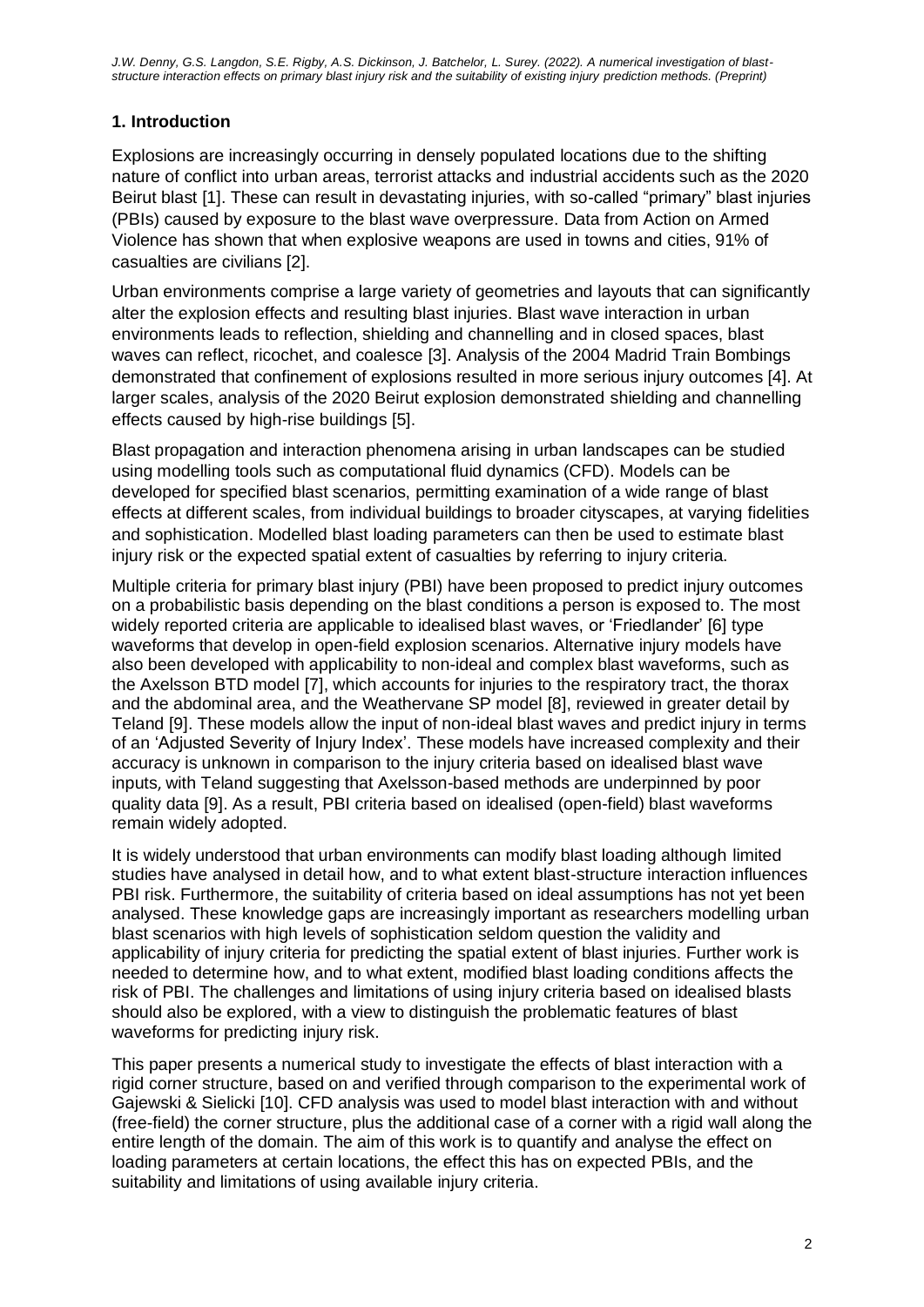*J.W. Denny, G.S. Langdon, S.E. Rigby, A.S. Dickinson, J. Batchelor, L. Surey. (2022). A numerical investigation of blaststructure interaction effects on primary blast injury risk and the suitability of existing injury prediction methods. (Preprint)*

# **2. Methodology**

## **2.1 Overview**

The experimental work by Gajewski & Sielicki [10] was used as a case study to numerically investigate structural-blast interaction effects resulting from an explosion detonating near a rigid building corner (Fig. 1). Gajewski & Sielicki investigated blast interaction and shielding effects provided by a rigid building corner, examining blast waves from the detonation of 200g and 400g TNT charges. Overpressure histories were measured at 4 locations around the corner structure.





CFD analyses were undertaken to model blast wave interaction with a corner geometry resulting from the detonation of a 400g TNT charge, analogous to the experiments (Fig. 1). Two additional series of CFD analyses modelled the same explosive detonation, though examined two different scenarios: (i) without the corner structure to examine the free-field blast propagation scenario, and (ii) with the corner structure and an additional wall (running along the entire length of the bottom of the domain, i.e.  $y=0$ , as in Fig. 2) to examine channelling effects. The free-field scenario was modelled as opposed to using semiempirical relations [11], [12] in order to resolve ground reflection effects and to permit direct comparison between simulations. Comparison between the three modelling scenarios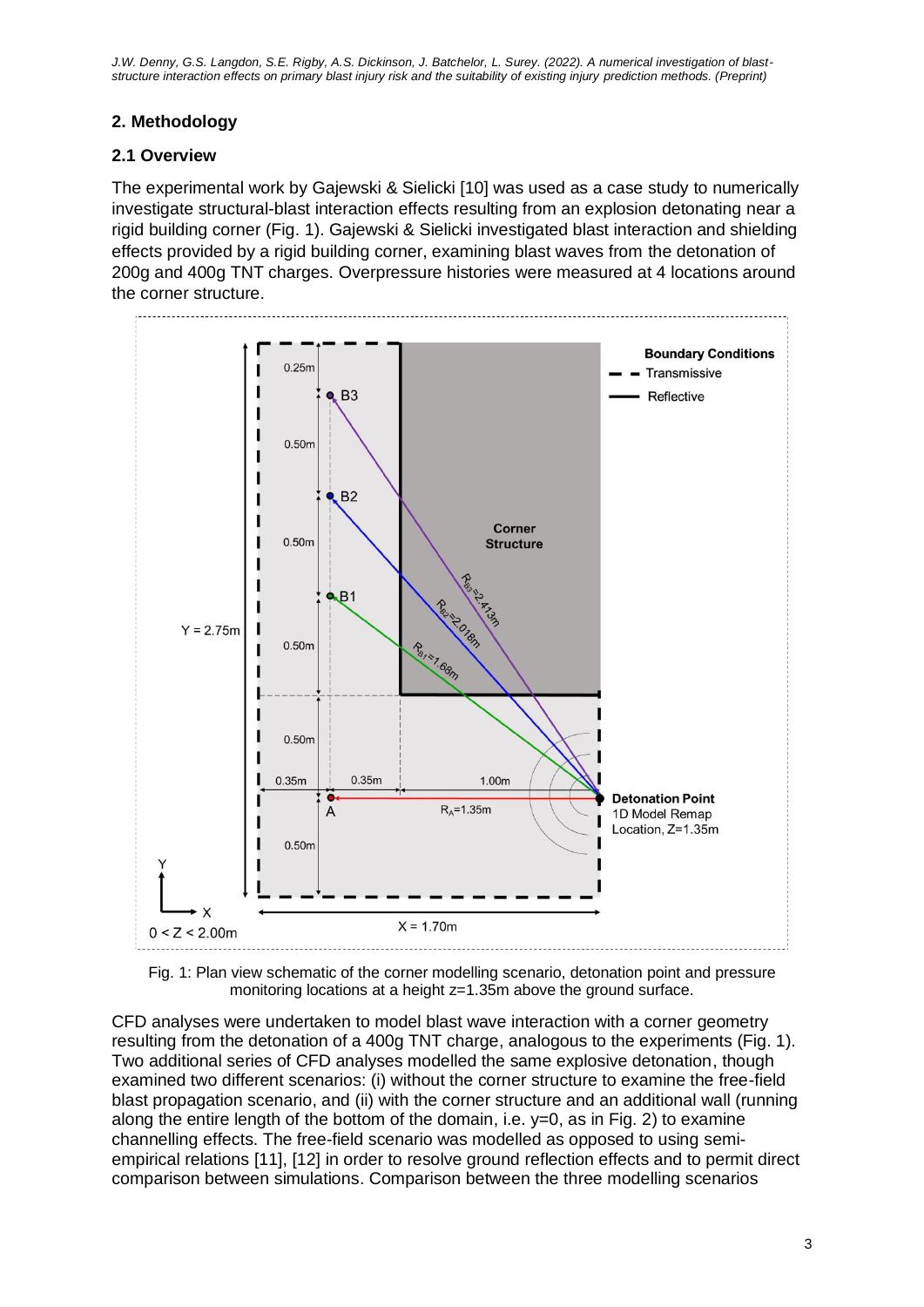examined the extent that overpressure histories were modified by interaction with the corner (and additional wall) and the corresponding effect on primary blast injury (PBI) risk and limitations of using injury prediction criteria.

Overpressure histories were measured at four locations (A, B1-B3) surrounding the rigid corner structure (Fig. 1) consistent with the experimental setup. Gauge A was positioned in direct line-of-sight of the detonation, whereas gauges B1, B2 and B3 were located at successive distances around the corner, thus examining blast shielding effects (Fig. 1). The detonation point and pressure gauges were positioned at height z=1.35m above the ground surface; this was designed to represent the height of the chest centre for a standing position or the eardrums for an aiming-kneeling position, for a medium-sized person [10].



Fig. 2: Plan view schematics of each blast scenario modelled.

For each gauge location, PBI risk was interpreted through inspection of blast wave parameters and with reference to pre-defined injury criteria. Selected injury criteria were compiled and reviewed in [13], [14] and grouped into: (1) the auditory system; (2) pulmonary injury & lethality; and (3) brain-related PBI (Table 1).

|  | Table 1: Summary of primary blast injury (PBI) criteria used to assess PBI risk. |  |  |  |  |
|--|----------------------------------------------------------------------------------|--|--|--|--|
|  |                                                                                  |  |  |  |  |

| <b>Blast Injury Area</b>                   | <b>Criteria Description</b>                                    |
|--------------------------------------------|----------------------------------------------------------------|
|                                            | <b>Peak Overpressure Thresholds</b>                            |
| <b>Auditory System</b>                     | 35 kPa [15] - Threshold for eardrum rupture                    |
|                                            | 103 kPa [15] - 50% probability of eardrum rupture<br>$\bullet$ |
|                                            | 202 kPa [16] - 100% probability of eardrum rupture             |
|                                            | <b>Peak Overpressure-Positive Phase Duration Functions</b>     |
|                                            | Bowen curves [17] for pulmonary (lung) blast injuries          |
| <b>Pulmonary Injury &amp;</b><br>Lethality | assuming a 70kg man stood near a wall, including:              |
|                                            | Threshold for pulmonary blast injury<br>$\bullet$              |
|                                            | 1%, 50% and 99% probability of fatality                        |
| <b>Brain-related PBI</b>                   | <b>Peak Overpressure Thresholds</b>                            |
|                                            | 144 kPa [18] - 50% risk of mild brain haemorrhage              |

# **2.2 Numerical Modelling Methodology**

ANSYS Autodyn [19] (Version 2020 R1) was used to perform CFD analyses in a two-stage approach. Firstly, the detonation of a 400g spherical TNT charge was modelled as a onedimensional (1D) CFD analysis comprising a spherical free-air explosion to model the earlystage (R<0.5m) blast wave propagation. Secondly, three-dimensional (3D) inviscid Eulerian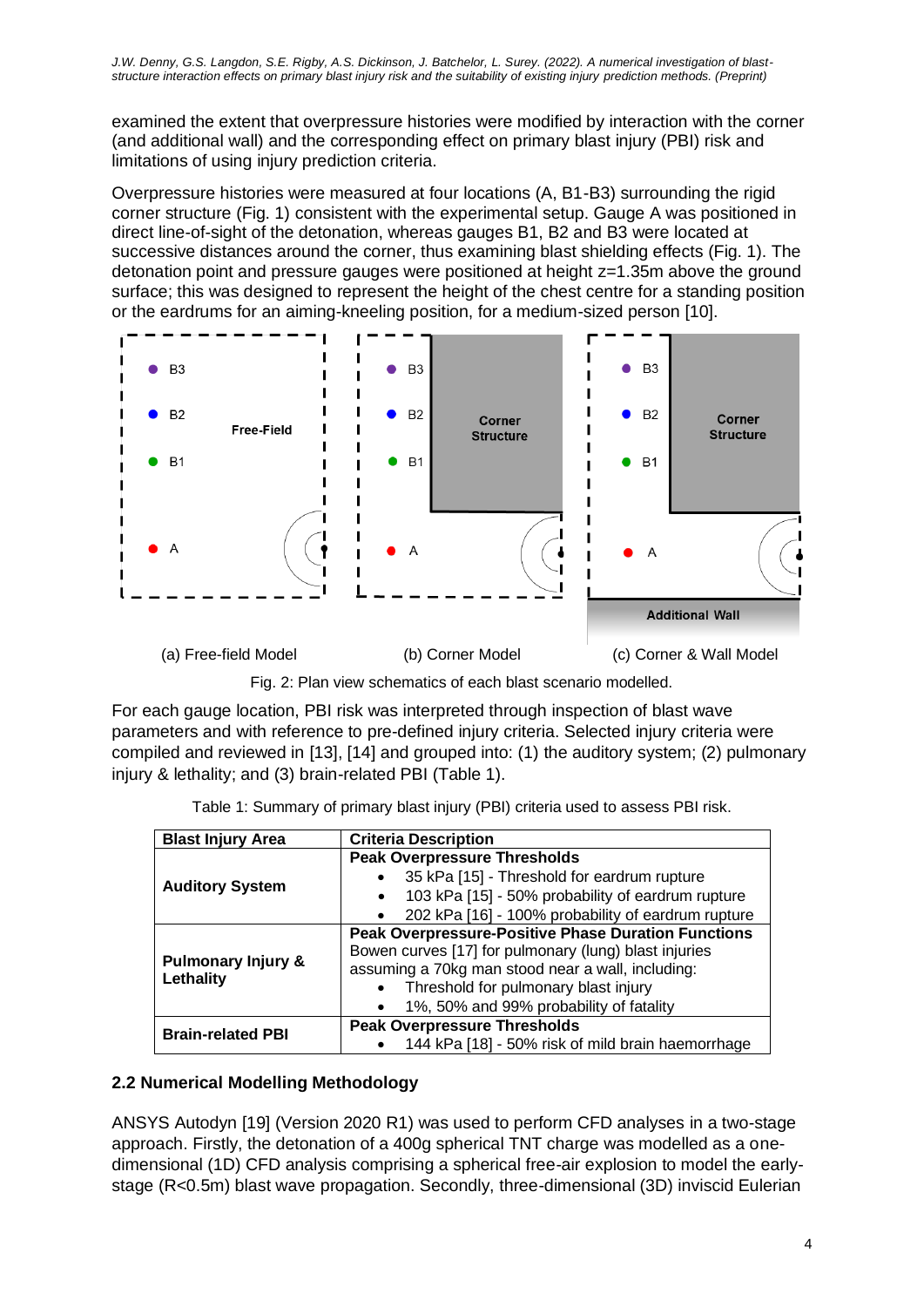CFD analyses 'remapped' the 1D incident blast wave to propagate within the domain to interact with the corner geometry (and wall), including blast reflections at the corner walls and ground surface.

# **Detonation & Near-Field (R<0.5m) Blast Propagation (1D Model)**

A radially symmetric 1D wedge domain was used to model detonation and subsequent blast wave propagation in air, to a distance of 0.5m corresponding to the blast wave propagation to the nearest reflective surface, the wall (Fig. 1). A wedge domain of length, L=2.0m was necessary to provide sufficient space to capture the entire blast wave history to evaluate impulse. A sphere of TNT material was assigned at the apex of the wedge domain containing atmospheric air elements, such that the explosion and resulting shockwave propagated towards the open end (Fig. 3). An 'outflow' boundary condition was assigned to the distal end to allow air to exit after being accelerated by the shock wave, although the simulation was terminated before end expansion waves had reached the gauge location.

Default values for the TNT and air equations of state (EOS) were used in the computations and retrieved from the standard Autodyn library (Table 2). The TNT material was modelled using the Jones-Wilkins-Lee (JWL) equation of state (EOS) [20]. Air was modelled as an ideal gas with an ambient pressure of 101.33 kPa by specifying an internal energy of 2.068x10<sup>5</sup> mJ/mm<sup>3</sup> (Table 2). The multi-material Euler-Godunov solver was used to model both the detonation of explosive material and subsequent shock wave propagation through air. A pressure gauge was defined within the wedge domain at a standoff distance of 0.5m to monitor mesh sensitivity effects and to compare with empirical blast wave calculations [11], [12].



Fig. 3: 1D model of the detonation and early-stage blast propagation assuming a spherical free-air detonation.

|                           | Air                                              | TNT                     |
|---------------------------|--------------------------------------------------|-------------------------|
| <b>Equation of State</b>  | <b>Ideal Gas</b>                                 | <b>JWL</b>              |
|                           | $v = 1.4$                                        | As per material library |
|                           | $p=1.225x10^{-3}$ mg/mm <sup>3</sup>             |                         |
|                           | Remainder as per material library                |                         |
| <b>Initial Conditions</b> | Internal energy = $2.068x105$ mJ/mm <sup>3</sup> | Default                 |
|                           | Initial Temperature = $288^{\circ}$ K (15°C)     |                         |

| Table 2: Material Equations of State for air and TNT. |  |
|-------------------------------------------------------|--|
|                                                       |  |

Sensitivity studies were undertaken to assess the effect of mesh resolution on the blast wave parameters calculated at the 0.5m standoff distance (see Appendix-1D Mesh Sensitivity Study). Following verification, the CFD analysis was performed until the shock front propagated to a standoff distance of 0.5m, then saved as a remap file (.FIL) to be utilised as initial conditions for subsequent 3D analyses.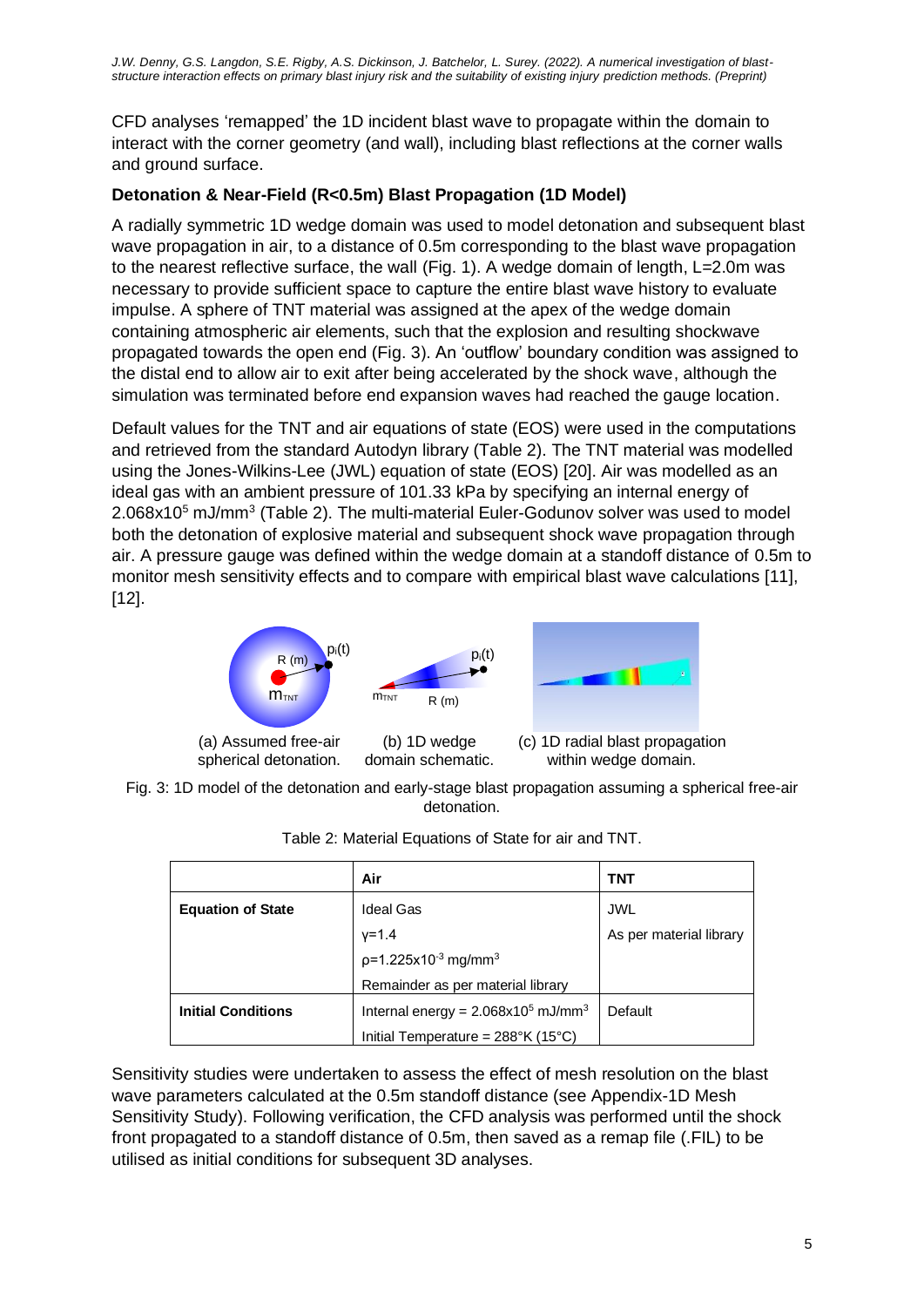# **Blast Wave Propagation (R>500mm) & Structural Interaction (3D Models)**

The 3D modelling domain was defined and filled with air modelled as an ideal gas. The 1D model datafile was 'remapped' into the 3D domain using coordinates for the detonation point corresponding to the experimental setup (Fig. 1). Again, a multi-material, 3D Euler-Godunov solver was adopted so both air and detonation products were modelled from the remapped 1D analysis data.

The rigid corner was modelled using void cells, forming a cuboid obstacle with dimensions consistent with the experiments (Fig 1). By default, void cells have reflective boundary conditions, thus modelling a perfectly rigid structure with reflective surfaces. Pressure monitoring points were assigned at four locations (A, B1, B2 and B3) in the domain using 3D cartesian coordinates corresponding to the reference experimental setup (Fig 1). A reflective boundary condition was assigned to the lower z-plane of the domain to model the ground surface, and transmissive "flow out" boundary conditions were assigned to all other exterior domain boundaries to model free-field (unobstructed) blast wave propagation.

The free-field scenario without the corner structure was modelled by removing the block of void cells. The corner & wall scenario was modelled by specifying a reflective boundary condition to the y=0 plane, thus representing a rigid wall along the bottom edge of the modelling domain (Fig. 2).

As found in other CFD studies [22], [23], transmissive boundary conditions were not fully effective, with some localised reflection occurring at the domain sides. Outer dimensions of the 3D domain therefore had to be defined sufficiently large to reduce any potential boundary perturbations from interfering with regions of interest, particularly in the vicinity of pressure gauge locations. An iterative approach was taken during the development of the 3D model to optimise the domain size to provide sufficient space to reduce unwanted boundary interference effects while reducing the computational expense of the modelling problem.

Preliminary models indicated that pressure histories were sensitive to boundary perturbations at the 'ceiling' of the model (upper z plane). The total vertical height of the modelling domain was therefore defined as 2.0m to allow sufficient space above the detonation plane (z=1.35m) to reduce the influence of boundary interference on blast propagation and pressure calculations. Similarly, spacing was required adjacent to gauge locations (0.35m). Following these observations, the 3D modelling domains comprised exterior dimensions of 1.7m x 2.75m x 2.0m (Fig 1).

Sensitivity studies were undertaken to optimise the mesh size and verify the accuracy and reliability of the 3D model of the corner blast scenario (see Appendix-3D Mesh Sensitivity Study). Mesh convergence was observed for element dimensions of 5x5x10mm, giving rise to a total of 37.7 million elements within the modelling domain.

Following verification and sensitivity studies, all models were specified with consistent setup conditions (i.e. mesh configuration, remap location, material properties and pressure gauge locations) to allow direct comparison between the model results. The 3D CFD models were simulated for a duration of t=7.0ms, which allowed sufficient time for the primary blast wavefront to propagate around the corner and pass the furthest measurement location, B3 (Fig. 1). Pressure data was recorded at time increments of 0.02ms, consistent with the experimental data; this provided adequate resolution of pressure histories while maintaining manageable data storage. Simulation run times for the final model with 37.7 million elements required ≈660 CPU hours and ≈64GB RAM.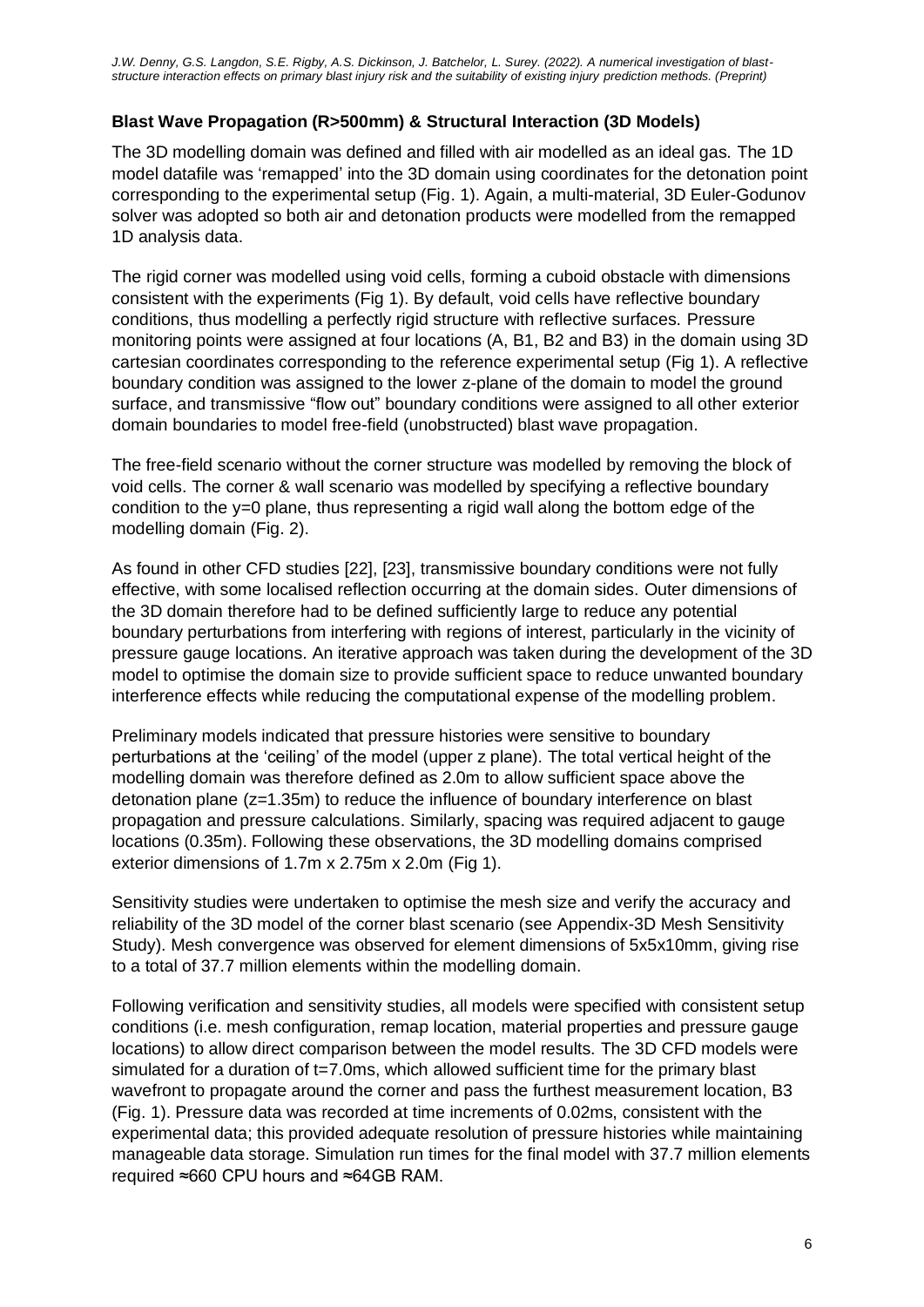# **3. Results**

# **3.1 Verification of the Corner Model**

Calculated peak overpressure and peak specific impulse for each gauge location are plotted in Fig. 4 and overlaid with experimental data from [10]. Peak overpressure and peak specific impulse were observed to decrease with radial stand-off distance and increasing distance around the corner in agreement with experimental data (Fig. 4). Decreasing peak pressures and impulses are expected with increasing stand-off distance although an enhanced reduction was observed due to shielding from the corner structure.

Peak overpressures calculated by the CFD model show fair agreement with the experimental data although values were slightly below the experimental mean values, although with relatively small absolute differences (Fig 4a; Table 3). Calculated peak specific impulses demonstrated relatively better agreement with the experimental data (within 5 kPa.ms of mean), although typically exhibited reduced values in comparison to experiments (Fig 4b; Table 3). Overall, noting the variability in the experimental data, the CFD model calculated peak overpressures and peak specific impulses with fair agreement and exhibited similar relationships with respect to different radial stand-off distance and locations surrounding the corner (Fig 4).





|                                               | Table 3: Verifying corner model with experimental data from [10]: calculated peak overpressure and |
|-----------------------------------------------|----------------------------------------------------------------------------------------------------|
| peak specific impulse at each gauge location. |                                                                                                    |

|                | Peak Overpressure, P <sub>i</sub> (kPa) |       | Peak Specific Impulse, I <sub>i</sub> (kPa.ms) |       |
|----------------|-----------------------------------------|-------|------------------------------------------------|-------|
| Gauge          | Experimental Mean [10]                  | Model | Experimental Mean [10]                         | Model |
| А              | 206.6 (134.0-335.8)                     | 175.0 | 75.9 (58.3-95.7)                               | 77.9  |
| B <sub>1</sub> | 82.2 (74.1-90.2)                        | 65.6  | 38.5 (35.8-41.1)                               | 33.2  |
| <b>B2</b>      | 41.8 (41.1-42.7)                        | 32.5  | 29.7 (25.8-34.4)                               | 25.5  |
| B <sub>3</sub> | 35.8 (34.8-36.7)                        | 26.2  | 23.2 (22.1-24.2)                               | 24.3  |

## **3.2 Analysing blast-structure interaction effects on loading**

Pressure contours show the primary shock front propagating from the detonation point towards gauge A, which is followed by reflections from the corner structure (Fig. 5a,b) and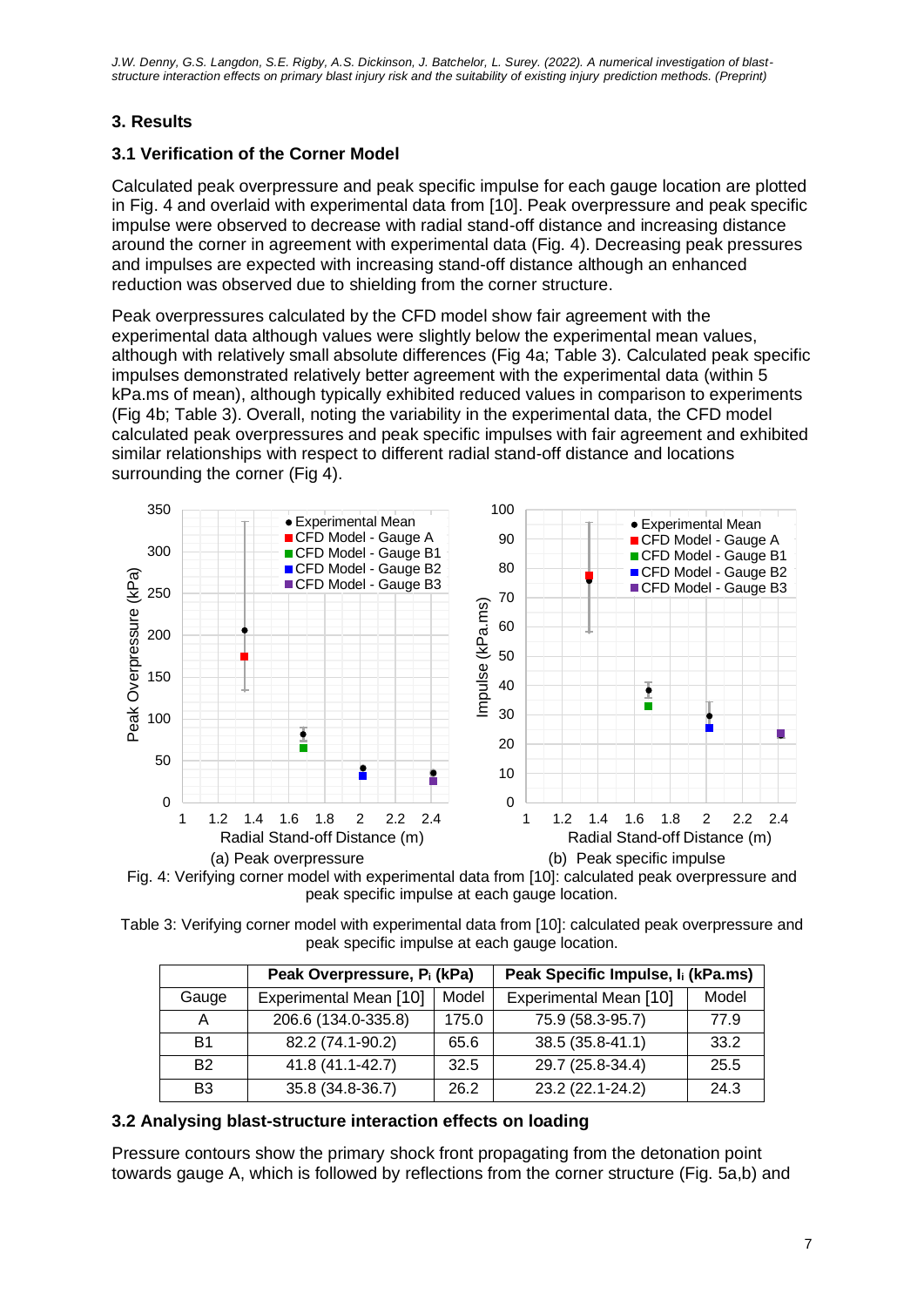also from the lower wall in the corner and wall scenario (Fig. 5c,d). Reflections were observed to catch-up and gradually merge with the primary shock front (Fig 5b,d) before diffracting around the corner structure upon reaching the corner vertex. Inspection of pressure contours shows that the diffracted wavefront had decreased pressure with proximity to the shielded corner surface.



c) Corner & Wall Model: Time, t=0.38ms d) Corner & Wall Model: Time, t=0.98ms

Fig. 5: Plan view (z=1.35m) of pressure contours at subsequent time intervals showing primary and reflected blast waves approaching gauge A.

Pressure histories calculated by CFD analyses were analysed to determine how the corner structure and the additional lower wall modified blast loading at each gauge location in comparison to the free-field scenario.

## **Gauge A**

At gauge location A, initial peak overpressures were effectively the same ( $P_i \approx 175$  kPa) for all modelling scenarios (Table 4a). This is due to gauge A being directly exposed to the unimpeded primary shock front, which is initially unaffected by the presence of the corner or the additional wall. For the corner scenario and the corner & wall scenario, a second pressure peak occurred ≈0.5ms after the primary shock front, as visible in Fig.6 b-c. Importantly, for the corner and wall scenario, this second pressure peak was 53.7% (270.4 kPa) higher than the primary wavefront (Table 4a). Peak specific impulse at gauge A was 38% higher for the corner scenario than the free-field, and 110.3% higher for the corner and wall scenario than the free-field (Table 4b). Significantly increased impulse and peak overpressure for the corner and wall scenario is attributed to channelling from the lower wall and corner, which effectively focusses blast reflections at gauge A, as visible in Fig. 5.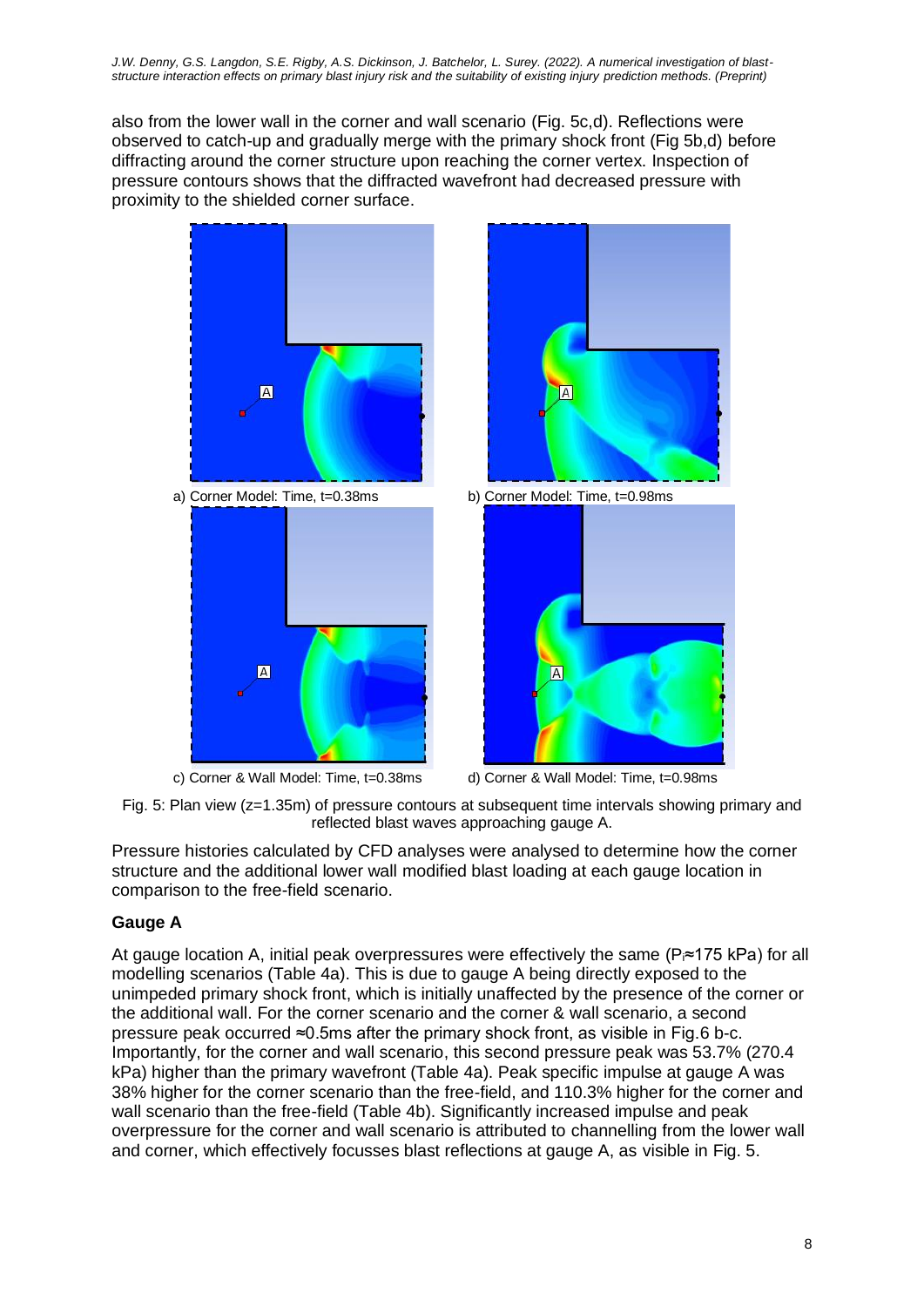|                                         |       |                                   | Peak Overpressure, P <sub>i</sub> (kPa) |                     |       |                                     |                  |          |
|-----------------------------------------|-------|-----------------------------------|-----------------------------------------|---------------------|-------|-------------------------------------|------------------|----------|
| <b>Radial Stand-off</b><br>distance (m) | Gauge | <b>Free-Field</b><br><b>Model</b> | Corner<br><b>Model</b>                  | $\%$<br>Difference* |       | <b>Corner &amp; Wall</b><br>Model** | %<br>Difference* |          |
| 1.35                                    | Α     | 175.9                             | 175.0                                   | $-0.5%$             | 176.0 | 270.4                               | 0.1%             | 53.7%    |
| 1.68                                    | B1    | 114.9                             | 65.6                                    | $-42.9%$            | 65.2  | 81.6                                | -43.3%           | -29.0%   |
| 2.02                                    | B2    | 80.5                              | 32.5                                    | $-59.6%$            | 32.3  | 70.8                                | $-59.9$          | $-12.0%$ |
| 2.41                                    | B3    | 61.8                              | 26.2                                    | $-57.6%$            | 25.8  | 61.5                                | $-58.2%$         | $-0.5%$  |

Table 4: Comparing loading parameters between the free-field scenario, the corner and the corner & wall scenarios at each gauge location. a) Computed peak overpressures.

| b) Computed peak specific impulse. |  |
|------------------------------------|--|
|------------------------------------|--|

|                                  |                | Peak Specific Impulse, I <sub>i</sub> (kPa.ms) |                 |                     |                               |                          |  |  |
|----------------------------------|----------------|------------------------------------------------|-----------------|---------------------|-------------------------------|--------------------------|--|--|
| Radial Stand-off<br>distance (m) | Gauge          | <b>Free-Field</b><br><b>Model</b>              | Corner<br>Model | $\%$<br>Difference* | Corner &<br><b>Wall Model</b> | $\%$<br>Difference*      |  |  |
| 1.35                             |                | 56.3                                           | 77.9            | 38.3%               | 118.4                         | 110.3%                   |  |  |
| 1.68                             | B1             | 53.2                                           | 33.2            | $-37.6%$            | 143.1                         | 169.0%                   |  |  |
| 2.02                             | B <sub>2</sub> | 49.9                                           | 25.5            | $-48.8%$            | $\overline{\phantom{0}}$      | $\overline{\phantom{0}}$ |  |  |
| 2.41                             | B3             | 47.1                                           | 24.3            | $-48.4%$            |                               |                          |  |  |

\* % Differences are with respect to free-field scenario.

\*\* Pressure histories from the Corner & Wall model exhibited primary and secondary pressure peaks

#### **Gauges B1-B3**

Inspection of the overpressure histories at gauges B1-B3 shows that blast interaction with the corner resulted in a delayed shock front arrival in comparison to the free-field model (Fig. 6c-k). This delay represents the additional time required for the blast wave to diffract around the corner and propagate over a longer distance in comparison to the direct radial distance in the free-field scenario.

For the corner scenario, blast wave interaction with the corner caused a shielding effect at gauges B1-B3 with significantly reduced peak overpressure and lower peak specific impulse in comparison to the free-field scenario (Table 4). Peak overpressures were reduced by 43%-60% at locations B1-B3 behind the corner in comparison to the free-field scenario (Table 4a). Peak specific impulses at gauges B1-B3 were 38%-48% less than the equivalent free-field scenario (Table 4b). Overpressure histories at B1-B3 in the corner scenario resulted in reduced cumulative and peak specific impulses in comparison to the free-field, although positive phase duration remained effectively the same (Fig 6).

For the corner and wall scenario, interaction of the primary shock front with the corner caused a similar shielding effect at gauges B1-B3, leading to effectively the same overpressures as the corner model (Table 4a). Like the corner model, primary peak overpressures were significantly reduced (43%-59%) in comparison to the free-field scenario (Table 4a). However, channelling from the additional wall caused a second series of pressure peaks (see Fig 6e,h,k) that all exceeded the primary wavefront overpressure in comparison to the corner alone (Table 4a). Taking into consideration the maxima of these successive pressure peaks, channelling from the corner and wall reduced the shielding effect of the corner with overpressures at B1-B3 reduced to a lesser extent (0.5-29%) relative to the free-field scenario (Table 4a).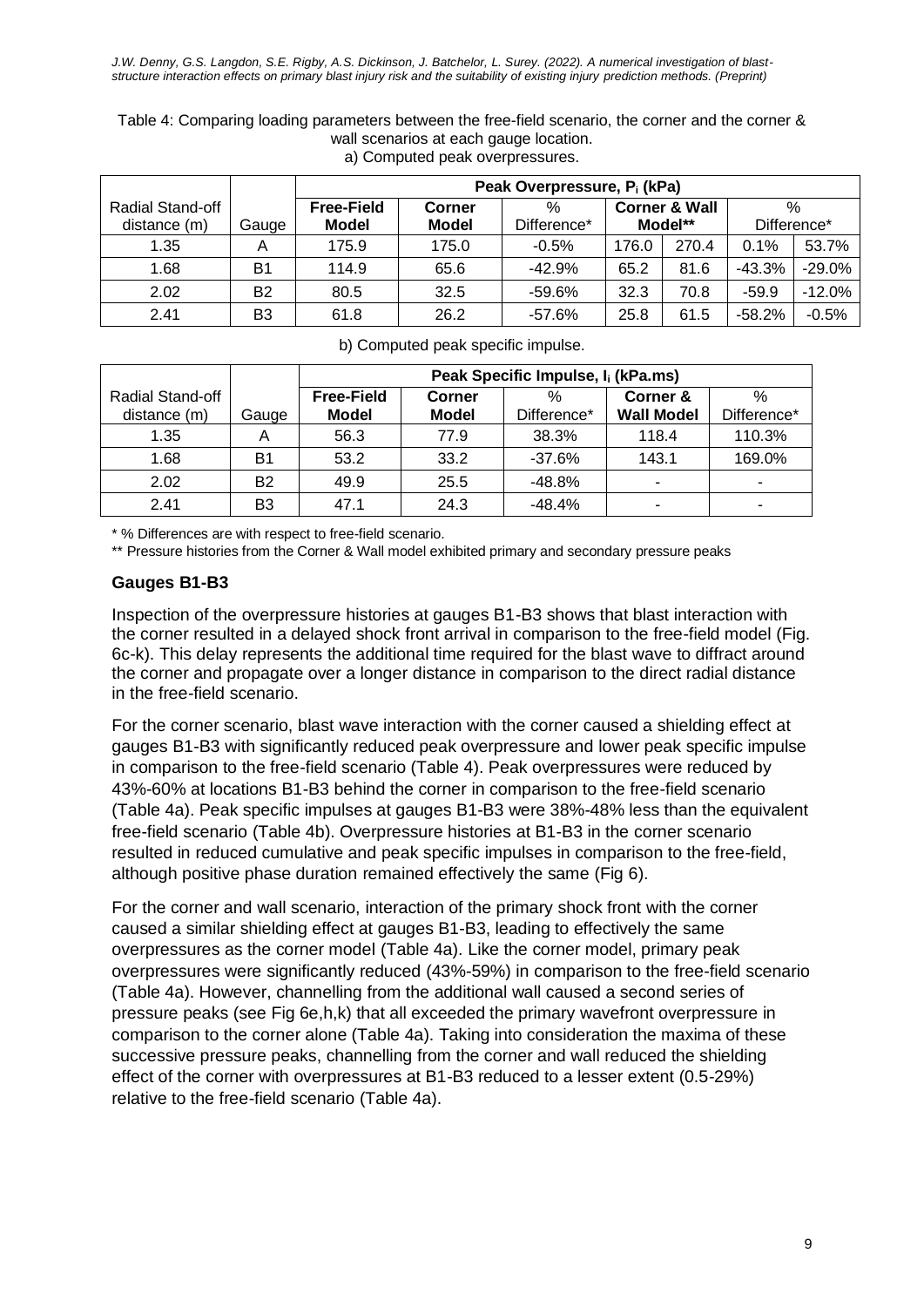

Fig. 6: CFD model overpressure and cumulative impulse histories at each gauge and each blast scenario.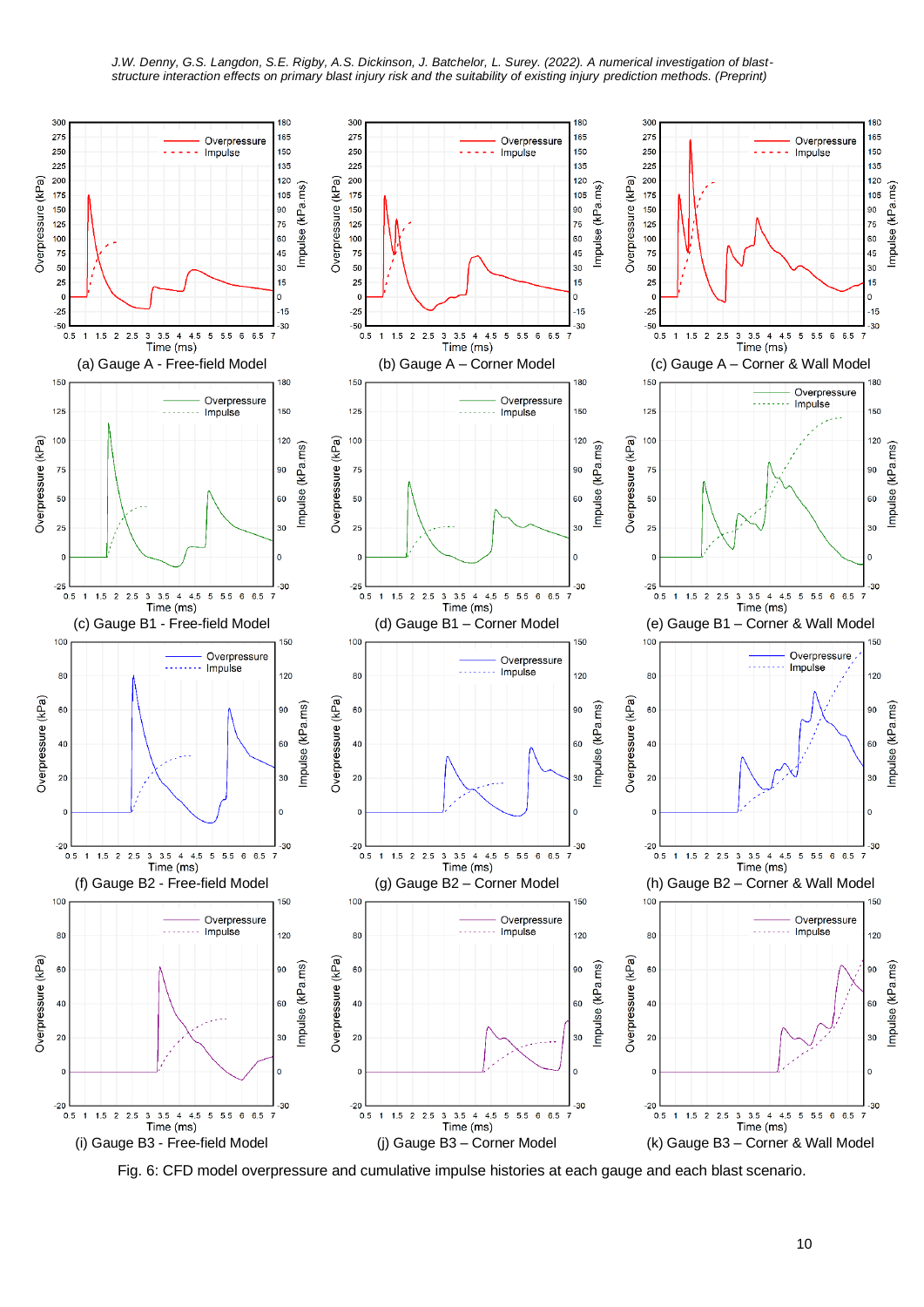Overpressure histories at B1-B3 for the corner and wall scenario demonstrated increasingly complex waveforms featuring multiple pressure peaks with extended positive phase durations, or durations (and impulses) that could not be resolved due to unreasonable computational demand (Fig 6). Importantly, peak specific impulses at gauges A and B1 were 110.3% and 169% higher than the free-field scenario (Table 4b). Inspection of pressure histories (Fig 6e,h,k), confirms that the significantly higher peak specific impulses in the corner & wall scenario are due to the arrival of later-stage overpressures (i.e. ≈2ms after shock arrival at B1-B3).

# **4. Discussion**

## **Blast-structure interaction effect on primary injury risk**

For each gauge location, primary blast injury (PBI) risk was determined by plotting blast wave parameters calculated in each CFD model with pre-defined PBI criteria (Fig. 7), adopting the graphical method for PBI prediction as developed in [13]. Expected PBIs at each gauge location for each blast scenario are summarised in Table 5.



Fig. 7: Expected primary blast injury (PBI) risk at each gauge location for each blast scenario using blast parameters calculated by CFD models.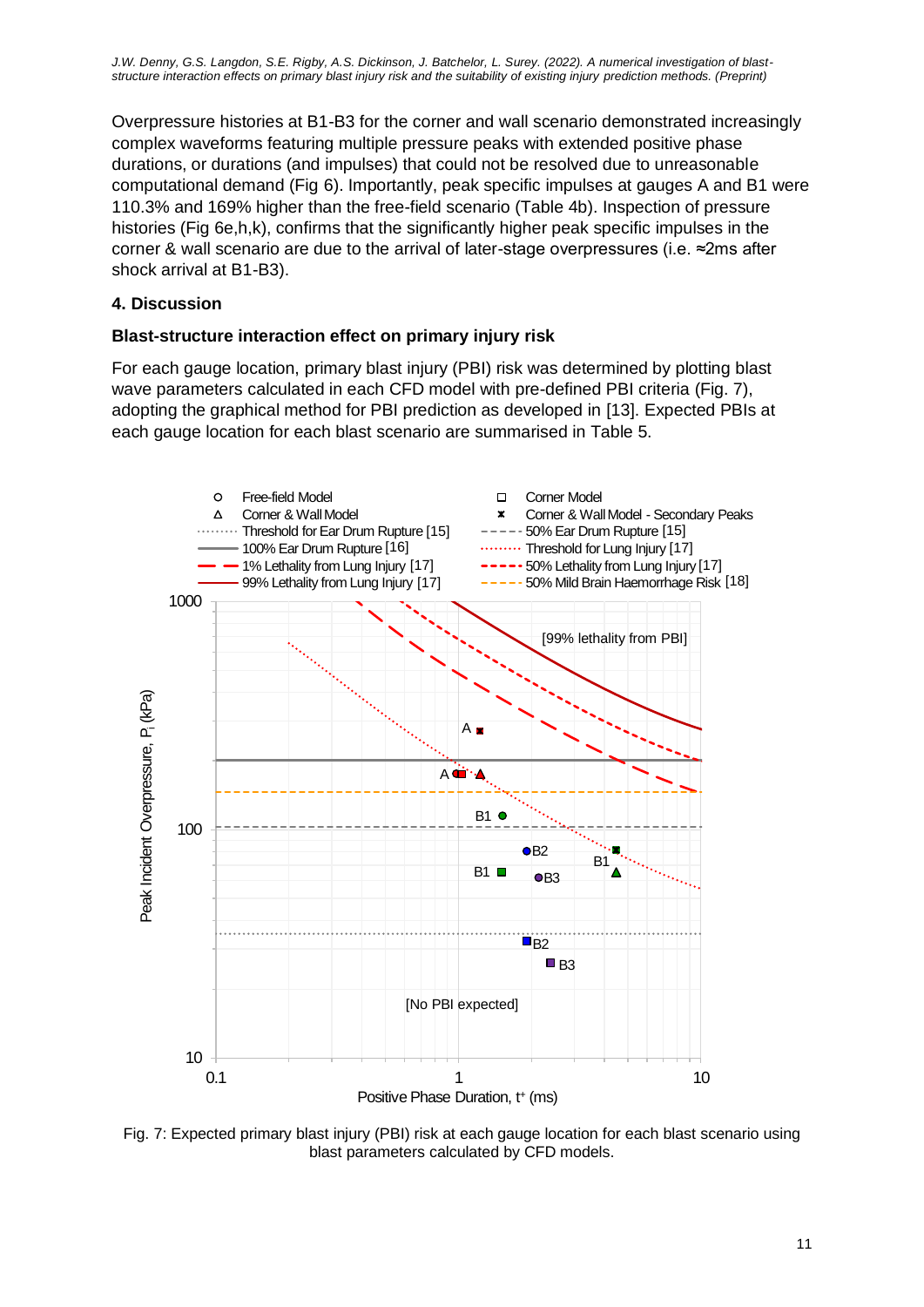*J.W. Denny, G.S. Langdon, S.E. Rigby, A.S. Dickinson, J. Batchelor, L. Surey. (2022). A numerical investigation of blaststructure interaction effects on primary blast injury risk and the suitability of existing injury prediction methods. (Preprint)*

For the free-field and corner scenarios, the risk of PBI at gauge A was the same since the peak overpressure and positive phase duration remained effectively unchanged. From inspection of Fig. 7, blast parameters at gauge A correspond to the threshold conditions for pulmonary (lung) injury and there is over a 50% probability of mild brain haemorrhage and ear drum rupture. For the corner and wall scenario, when the secondary pressure peak (maximum) is considered, risk of pulmonary blast injury is significantly increased towards a 1% risk of fatality (Fig. 7).

For the corner blast scenario, reduced peak overpressures at gauges B1-3 due to shielding results in lower risk and severity of expected PBIs at all three gauges in comparison to the free-field scenario (Fig. 7). At gauge B2 for example, a lower peak overpressure in the corner scenario reduced the risk of ear drum rupture from almost 50% (free-field scenario) to below the threshold level, thus ear drum injury would no longer be expected (Fig. 7). Such shielding effects are believed to have occurred in the 2020 Beirut blast where shielding from the grain silos and other high-rise structures are thought to have mitigated harm [24].

| <b>Blast Scenario</b>    |                                                                                                                     | Expected Risk of Primary Blast Injury (PBI) at Each Gauge    |                                                        |                                                        |  |
|--------------------------|---------------------------------------------------------------------------------------------------------------------|--------------------------------------------------------------|--------------------------------------------------------|--------------------------------------------------------|--|
|                          | A                                                                                                                   | Β1                                                           | Β2                                                     | B3                                                     |  |
| <b>Free-Field</b>        | Near 100% risk of<br>eardrum rupture<br>>50% risk of mild<br>brain haemorrhage<br>Near threshold for<br>lung injury | >50% risk of<br>eardrum rupture                              | <50% risk of<br>eardrum rupture,<br>but over threshold | <50% risk of<br>eardrum rupture,<br>but over threshold |  |
| Corner                   | As above (same as<br>free-field)                                                                                    | <50% risk of<br>eardrum rupture,<br>but exceeds<br>threshold | No PBIs expected                                       | No PBIs expected                                       |  |
| <b>Corner &amp; Wall</b> | As above with:                                                                                                      | As above with:                                               | N/A                                                    | N/A                                                    |  |
|                          | *100% risk of<br>eardrum rupture                                                                                    | *threshold for lung<br>injury                                |                                                        |                                                        |  |
|                          | *Near 1% fatality<br>risk from lung injury                                                                          |                                                              |                                                        |                                                        |  |

Table 5: Summary of expected PBIs at each gauge location for each blast scenario.

\*Taking secondary pressure peaks (maximum overpressure) into account.

For the corner and wall scenario, peak overpressure at B1 is effectively the same as the corner model, although an increased positive phase duration is associated with an increased PBI risk. When the secondary (maximum) pressure peak at B1 in the corner and wall scenario is considered, injury risk increases further to the threshold for lung injury (Fig. 7, Table 5). Injury risk at gauge location B2 and B3 of the corner & wall scenario could not be calculated as the blast waveforms were complex such that positive phase durations could not be determined.

Overall, analysis has shown that in comparison to the free-field scenario, the corner significantly reduces injury risk at B1-B3 (behind the corner) due to shielding. However, in the corner and wall scenario, channelling caused secondary and successive pressure peaks with increased magnitude. This had the effect of significantly increasing injury risk at gauge A and reduced the protective shielding effect at gauge locations behind the corner, in comparison to the corner alone. While beyond the scope of this study, it is likely that shielding from the corner would also provide protection from fragmentation.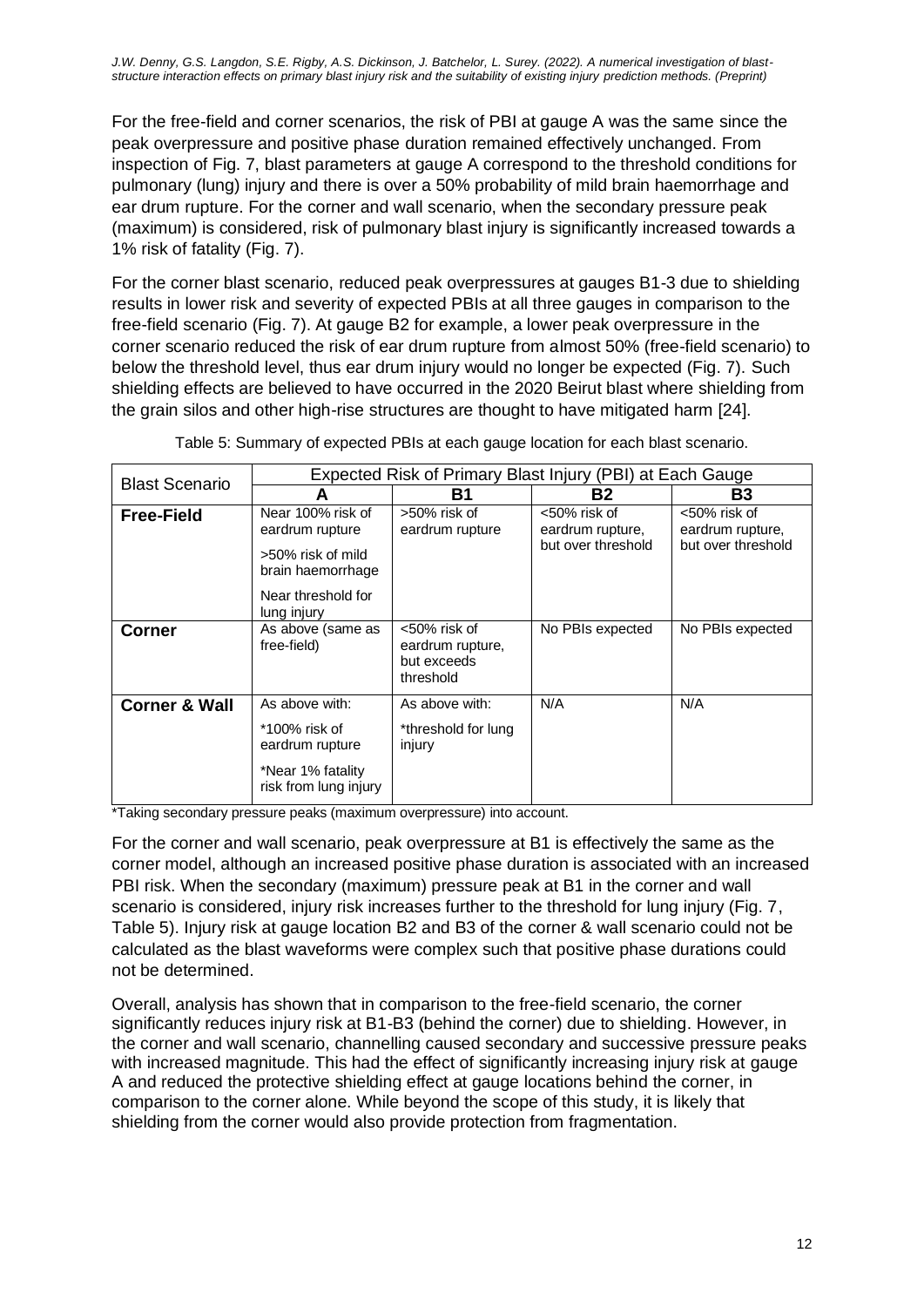# **5. Limitations & Further Work**

It should be recognised that other configurations and layouts of obstacles and structures will give rise to a wide range of interaction and loading effects. Importantly, alternative layouts can magnify loading conditions including increased peak overpressure, stagnation pressures and longer positive phase durations, which are associated with increased injury risk. This study was also limited to the investigation of blast interaction phenomena assuming perfectly rigid structures, neglecting the effects of structural deformation or frangibility, which would also influence loading modification.

The extent of loading modification following blast interaction with structures therefore depends on the individual scenario, layout and configuration of structures amongst many other factors. With so many variables and potential scenarios, it is challenging to predict the consequences in terms of injury risk and severity without knowledge or fast-running tools to estimate blast loading conditions. Further research is therefore needed to develop understanding of different urban blast scenarios to determine the sensitivity of different factors and variables (i.e. upper and lower bounds) and the subsequent consequences this has on injury from a probabilistic basis. Further understanding of complex blast loading effects and the impact on blast injury would support the development of more advanced predictive models, inform requirements for protection and hazard preparedness.

## **5.2 Suitability and limitations of existing PBI criteria**

At present, PBI criteria are limited to estimating the likelihood of injury or fatality for a person subjected to a single, idealised blast pressure profile arising from detonations occurring in a free-field environment. Application of these PBI criteria rely on peak pressure and duration input parameters, which may not be appropriate or valid for complex waveforms. Through analysis of individual pressure histories in this study, a range of specific challenges and limitations were identified relating to the suitability of existing injury criteria when applied to complex blast scenarios.

At gauge location A, peak overpressures and positive phase durations remained effectively consistent, however, waveforms measured in the corner scenario and the corner and wall scenario exhibited non-trivial secondary pressure peaks and a 38% and 110% higher peak specific impulse respectively (Table 4b). While some injury criteria include blast impulse [15], the majority do not, and typically require inputs of peak overpressure and duration parameters. Importantly, higher impulse represents increased energy and momentum transfer [25], which may influence injury mechanisms and health outcomes. There is also a danger that these complex features of a modified blast waveform (i.e. multiple peaks and increased peak specific impulse) will not be accounted for when using existing injury criteria as they typically only require peak overpressure and duration as input parameters, resulting in unreliable injury predictions.

At gauge A, interaction with the corner caused secondary peak overpressures representing a non-trivial injury risk, or in the case of the corner and wall scenario, a significantly increased injury risk. Even for simple free-field scenarios, analysis of pressure histories in this study demonstrated that ground reflections generated secondary blast waves with peak overpressures associated with injury risk. This raises important questions about how to interpret existing PBI criteria that assume exposure to a single blast wave when secondary and successive peaks in overpressure occur. At present, there is no understanding of the effects of exposure to multiple blast waves on injury, and whether successive exposures are associated with cumulative injury.

As a result, blast waveforms that contain multiple pressure peaks or a positive phase duration that is extended or less clearly defined, such as those found in the corner and wall scenario, present a significant challenge and reduced confidence in predicting injury outcomes. Blast waves at gauges B1-B3 maintained a more ideal waveform following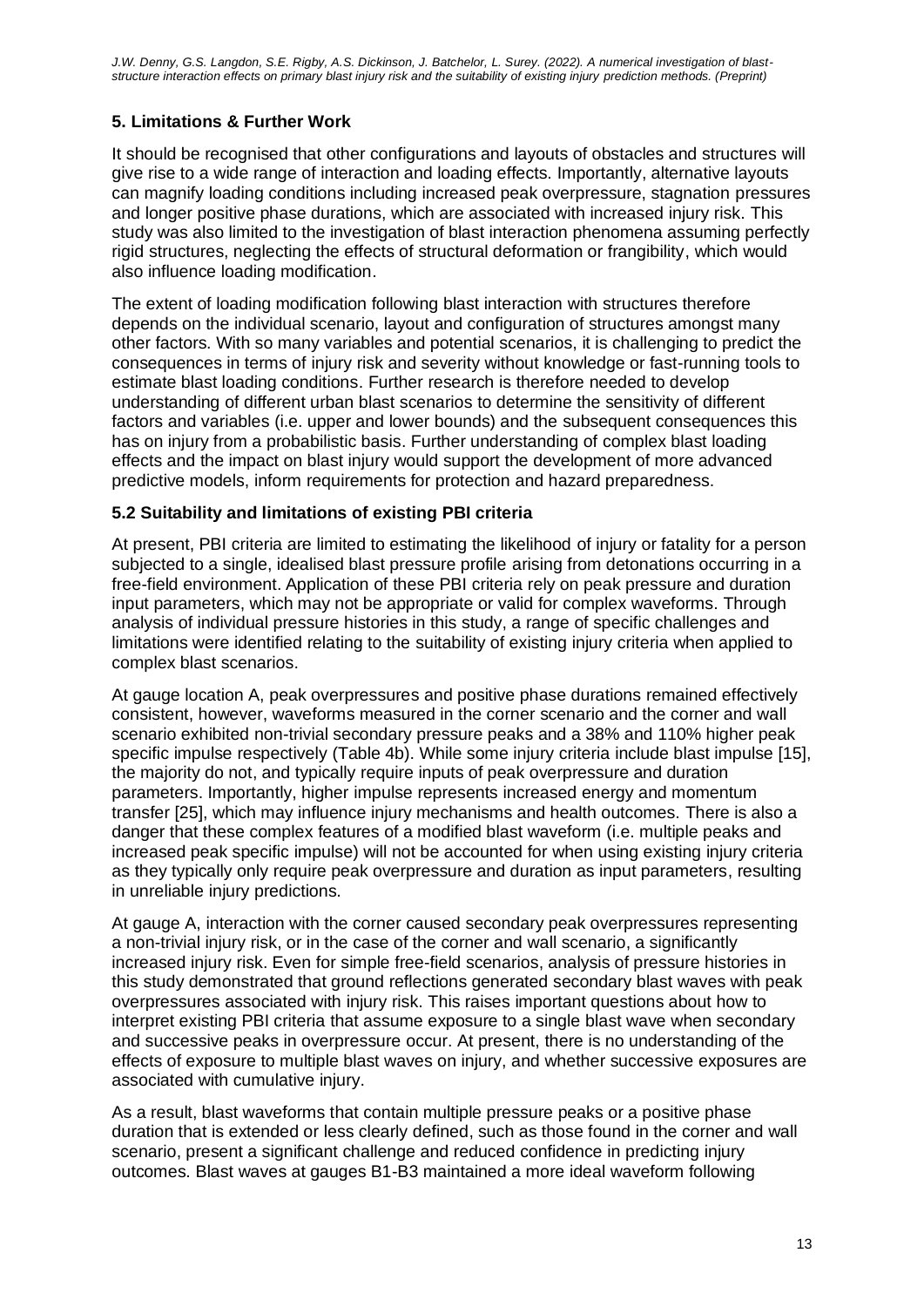interaction with the corner alone, suggesting that application of injury criteria may be valid and sufficiently reliable in simple scenarios where interaction effects are less.

# **5.3 Future Work**

As demonstrated in this study, several challenges and uncertainties exist when applying traditional PBI criteria to 'complex' blast loading cases that arise in urban blast scenarios. To address these shortcomings, future work could investigate the potential for scaling methods to 'translate' criteria for increased reliability when applied to 'complex' conditions arising in urban scenarios. Sensitivity studies could provide additional understanding of confidence levels and reliability of PBI criteria when applied to different blast scenarios. It may be necessary for entirely new PBI criteria to be defined for complex blast waveforms, for example, to examine the cumulative physiological effects of multiple sequential blast exposures. In all cases, the large range of potential variables will make any developments challenging and care should be taken to prevent informing terrorist activity.

# **6. Conclusion**

This study has examined the effects of blast interaction with a rigid corner and a wall in comparison to a free-field scenario and quantified loading modification at different locations. Existing PBI criteria were used to estimate the effects of modified loading on injury risk and severity, with further analysis to evaluate the suitability of injury criteria when applied to complex loading conditions.

Numerical models confirmed that blast interaction with the corner structure and an additional wall significantly modified loading parameters at all locations. Shielded gauges, located behind the corner, measured reduced peak pressures and impulses, which corresponded to a significantly reduced risk and severity of PBI. Gauges behind the corner maintained idealtype waveforms following blast interaction with the corner, suggesting application of PBI criteria remained valid. Blast interaction with the corner and wall caused channelling leading to overall higher pressures and impulse in comparison to the corner alone. Complex waveforms featuring multiple peaks and increased peak specific impulse occurred at the exposed location (gauge A) and gauges B1-B3 (for the corner and wall scenario) which identified specific challenges and reduced reliability for injury prediction, defining recommendations for future work.

As CFD blast modelling capabilities continue to advance, this study provides important awareness and understanding of the limitations of using existing injury criteria to predict PBIs. Findings from this study raise awareness for researchers modelling injury risk in urban environments and highlights further areas of research required to improve understanding of complex blast loading conditions on injury risk and outcomes.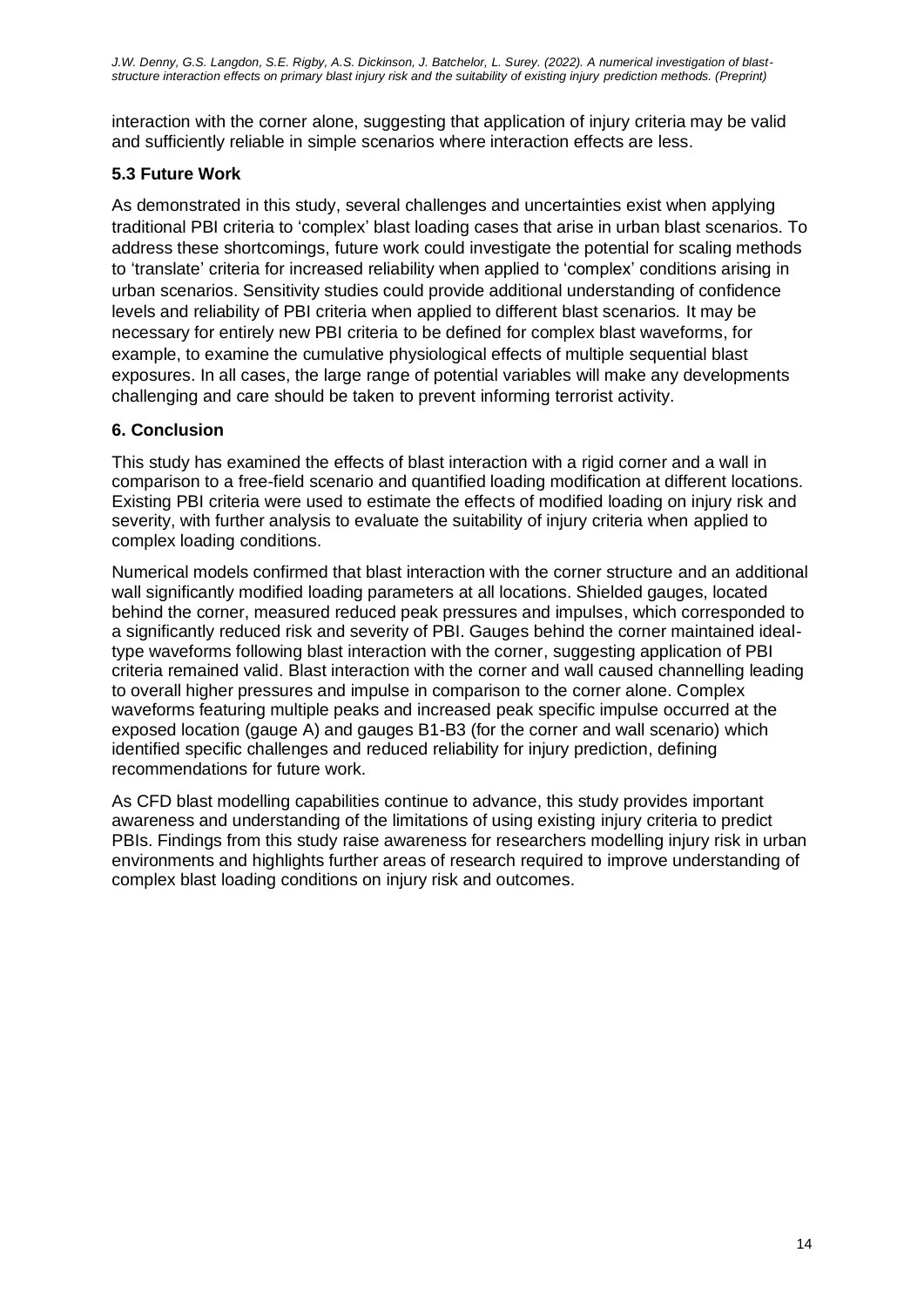#### **References**

- [1] S. E. Rigby *et al.*, "Preliminary yield estimation of the 2020 Beirut explosion using video footage from social media," *Shock Waves*, vol. 30, no. 6, pp. 671–675, 2020.
- [2] Action on Armed Violence (AOAV), "Explosive violence in 2019," *AOAV*, 2020. [Online]. Available: https://aoav.org.uk/2020/explosive-violence-in-2019/.
- [3] H. R. Champion, J. B. Holcomb, and L. A. Young, "Injuries from explosions: Physics, biophysics, pathology, and required research focus," *J. Trauma - Inj. Infect. Crit. Care*, vol. 66, no. 5, pp. 1468–1477, 2009.
- [4] P. Peters, "Primary Blast Injury: An Intact Tympanic Membrane Does Not Indicate the Lack of a Pulmonary Blast Injury," *Mil. Med.*, vol. 176, pp. 110–114, 2011.
- [5] G. Valsamos, M. Larcher, and F. Casadei, "Beirut explosion 2020 : A case study for a largescale urban blast simulation," *Saf. Sci.*, vol. 137, no. November 2020, p. 105190, 2021.
- [6] F. G. Friedlander, "The Diffraction of Sound Pulses. II. Diffraction by An Infinite Wedge," *Proc. R. Soc. London A Math. Phys. Eng. Sci.*, vol. 186, no. 1006, pp. 344–351, Sep. 1946.
- [7] H. Axelsson and J. T. Yelverton, "Chest Wall Velocity as a Predictor of Nonauditory Blast Injury in a Complex Wave Environment," *J. Trauma*, vol. 40, no. 3S, pp. 31S-37S, 1996.
- [8] E. Li, A. Yoshinaka, and T. Josey, "Weathervane: a single point model for blast injury approximations," in *20th Symposium on Military Aspects of Blast and Shock*, 2008.
- [9] J. A. Teland, "Review of blast injury prediction models," Norwegian Defence Research Establishment (FFI), 2012.
- [10] T. Gajewski and P. W. Sielicki, "Experimental study of blast loading behind a building corner," *Shock Waves*, no. 0123456789, 2020.
- [11] C. N. Kingery and G. Bulmash, "Airblast Parameters From TNT Speherical Air Burst and Hemispherical Surface Burst, Technical Report ARBRL-TR-02555," 1984.
- [12] D. W. Hyde, "Conventional Weapons Program (ConWep)." Vicksburg: US Waterways Experimental Station, 1991.
- [13] J. W. Denny, A. S. Dickinson, and G. S. Langdon, "Guidelines to inform the generation of clinically relevant and realistic blast loading conditions for primary blast injury research," *BMJ Mil. Heal.*, vol. 0, no. 0, p. 6, 2021.
- [14] J. W. Denny, A. S. Dickinson, and G. S. Langdon, "Defining blast loading 'zones of relevance' for primary blast injury research: A consensus of injury criteria for idealised explosive scenarios.," *Med. Eng. Phys.*, vol. 93, pp. 83–92, 2021.
- [15] US Department of Defense (DoD), "UFC 3-340-02, 'Structures To Resist The Effects Of Accidental Explosions,'" Washington, D.C., 2008.
- [16] J. H. Jensen and P. Bonding, "Experimental pressure induced rupture of the tympanic membrane in man," *Acta Otolaryngol.*, vol. 113, no. 1–2, pp. 62–67, 1993.
- [17] I. G. Bowen, E. R. Fletcher, and D. R. Richmond, "Estimate of Man's Tolerance to the Direct Effects of Air Blast.," Washington, D.C., 1968.
- [18] K. A. Rafaels *et al.*, "Brain injury risk from primary blast," *J. Trauma Acute Care Surg.*, vol. 73, no. 4, pp. 895–901, 2012.
- [19] Century Dynamics, "AUTODYN." 2011.
- [20] E. L. Lee, H. C. Hornig, and J. W. Kury, "Adiabatic Expansion of High Explosive Detonation Products (Report UCRL-50422)," 1968.
- [21] P. C. Dobratz, B. M. and Crawford, "LLNL explosives handbook: properties of chemical explosives and explosives and explosive simulants," 1985.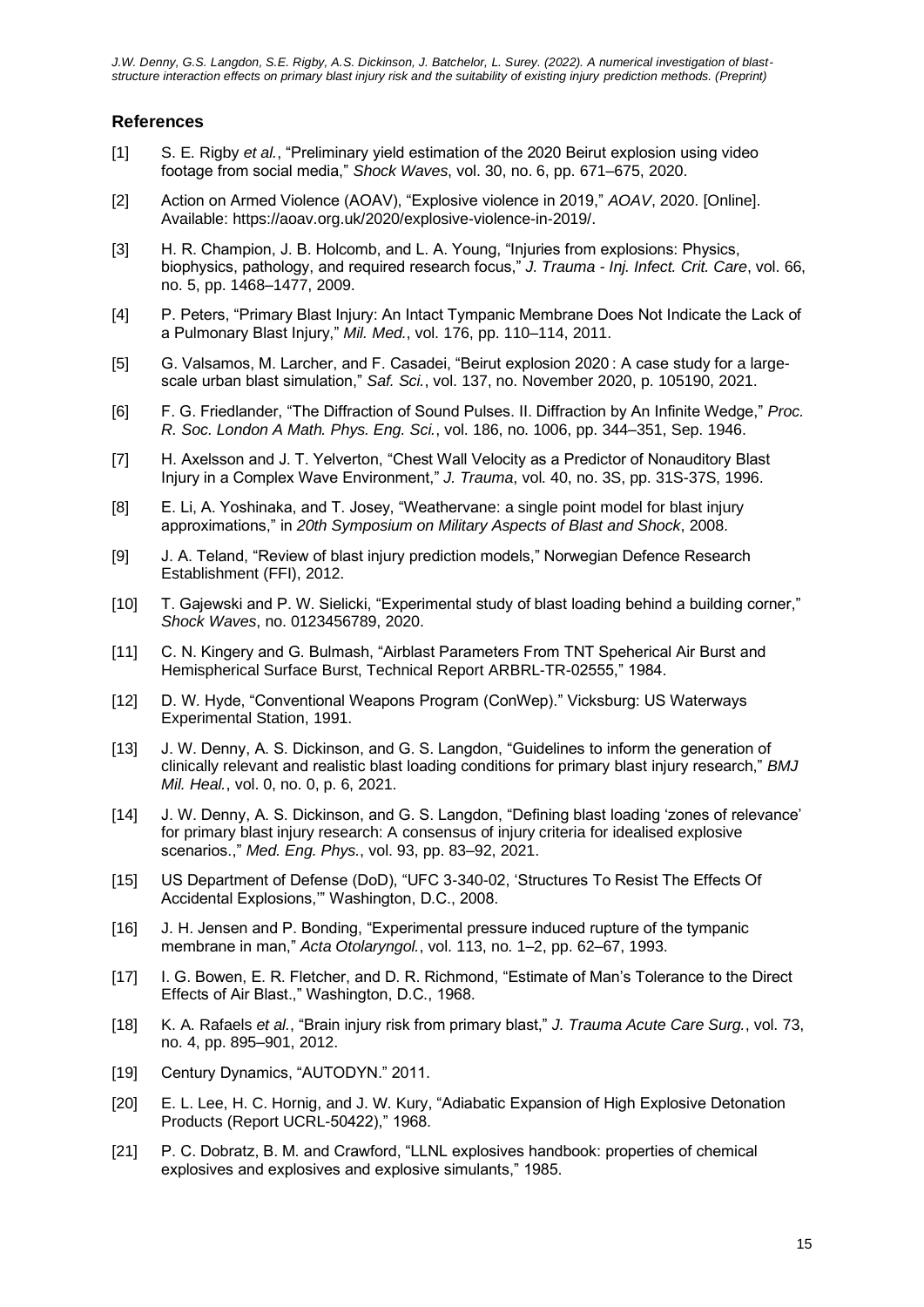- [22] J. W. Denny and S. K. Clubley, "Evaluating long-duration blast loads on steel columns using computational fluid dynamics," *Struct. Infrastruct. Eng.*, vol. 0, no. 0, pp. 1–17, 2019.
- [23] S. E. Rigby *et al.*, "A Numerical Investigation of Blast Loading and Clearing on Small Targets," *Int. J. Prot. Struct.*, vol. 5, no. 3, 2014.
- [24] G. Sawaya, "beirut's grain silos: the monolith that shielded the city during 2020's port blast," *designboom*, 2021. [Online]. Available: https://www.designboom.com/architecture/beirutsgrain-silos-the-monolith-that-shielded-the-city-02-04-2021/. [Accessed: 04-Jan-2022].
- [25] S. E. Rigby *et al.*, "Predicting the response of plates subjected to near-field explosions using an energy equivalent impulse," *Int. J. Impact Eng.*, vol. 128, no. January, pp. 24–36, 2019.
- [26] D. W. Hyde, "ConWep: Conventional Weapons Effects (Application of TM 5-855-1)." US Army Corps of Enigneers, Waterways Experiment Station, Vicksburg, MS, 1992.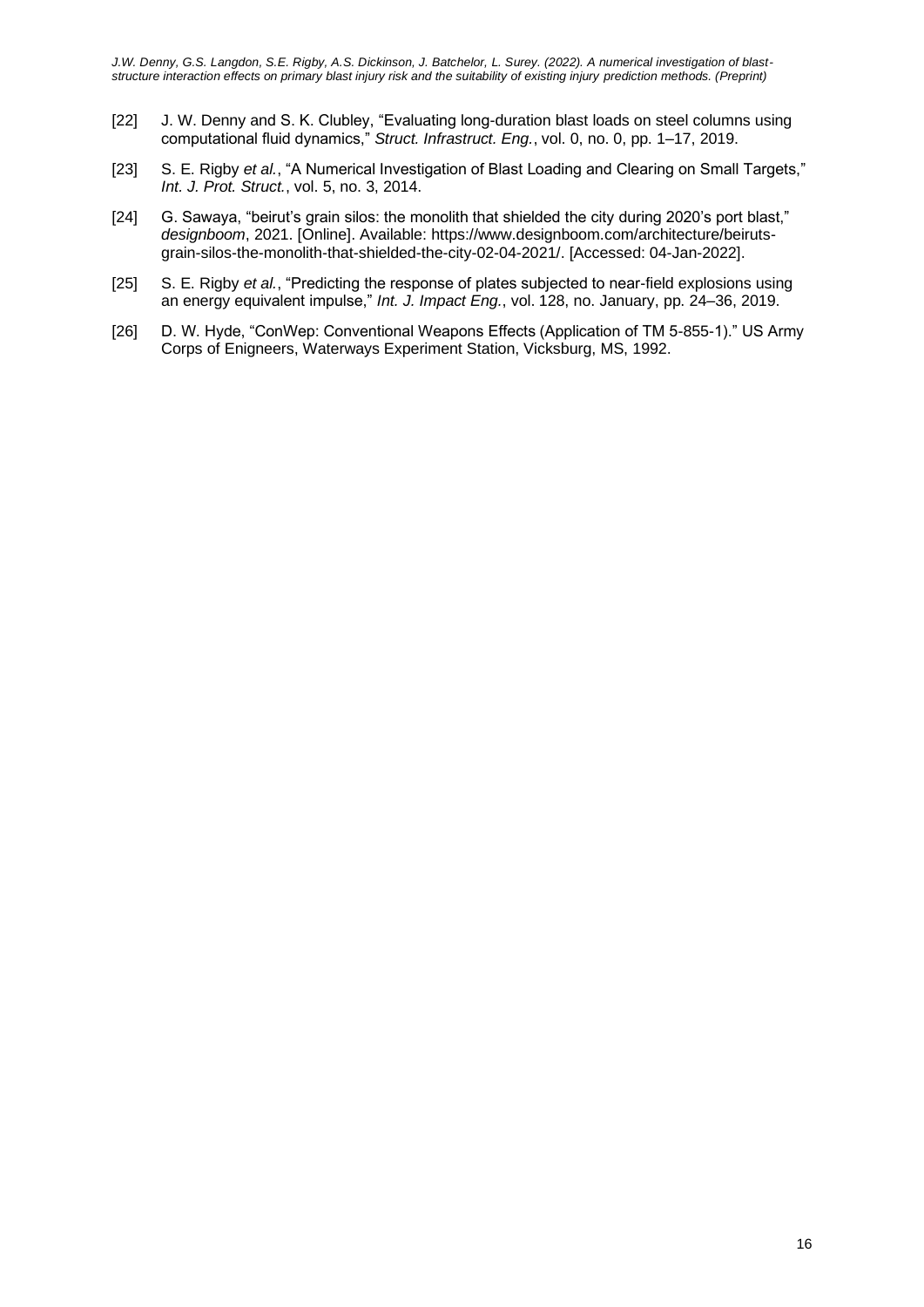# **Appendix**

# **1D Mesh Sensitivity Study**

Mesh configurations ranging from 500-40,000 elements (element sizes ranging 0.05-4mm) were tested. Since no measurements were obtained at a 500mm standoff in the experiments, accuracy of the numerical blast wave was assessed by comparison to empirically-calculated blast parameters (Fig. A). The Kingery & Bulmash equations [11], automated in ConWep software [26], were used to calculate blast wave parameters for a 400g TNT spherical air burst at a 500mm stand-off distance. It was found that a wedge domain comprising 20,000 0.1mm elements demonstrated convergence and satisfactory agreement with empirical calculations for incident blast wave parameters (Fig. A).



(a) Peak overpressure at 500mm Stand-off (b) Peak specific Impulse at 500mm Stand-off



# **3D Mesh Sensitivity Study**

Pressure histories at gauge location A were used to verify model performance for element dimensions from 20mm to 5mm, specifically, peak overpressure (Fig. B(i)) and total positive impulse (Fig. B(ii)) at gauge A (Table A).

Peak specific impulse values converged for element dimensions of 5x5x10mm, giving rise to a total of 37.7 million elements within the modelling domain. For this mesh configuration, peak specific impulse demonstrated good agreement with experiments by Gajewski & Sielicki [10], slightly exceeding the experimental mean by 2.5% (Table A). Fair agreement was also observed for the computed peak overpressure, which was 15.3% lower than the experimental mean and within the lower and upper bound experimental values (Table A, Fig. B).